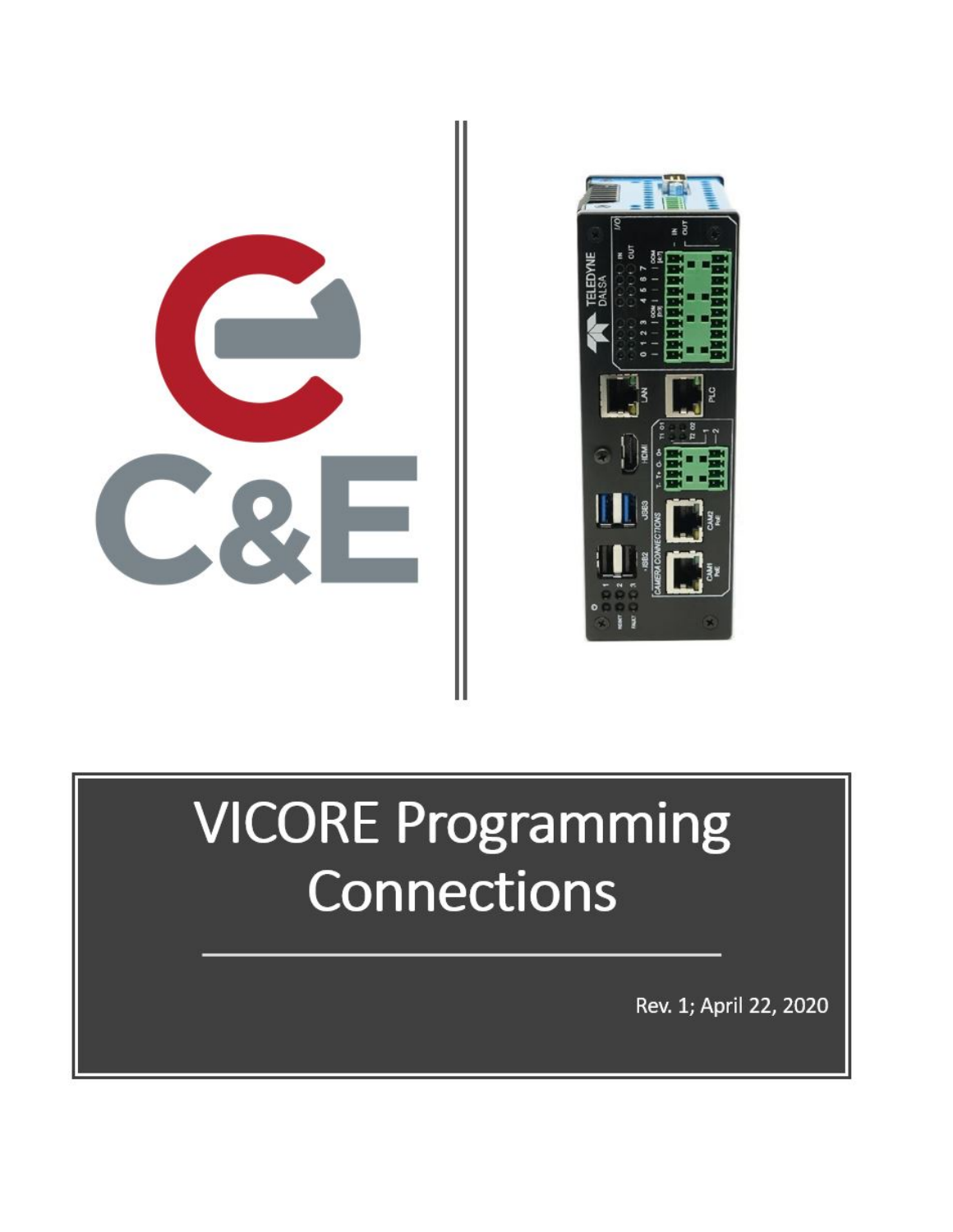Two Methods for Programming a Teledyne Dalsa VICORE (Vision Core Element)

- 醒 17E710  $10 \times 18$  $000$ 2. Remote AccessE 0100089-01 OT 17E710  $ExP$  $10/19$  $\frac{56\pi}{\Delta\Omega_0}$  ,  $\frac{6\pi}{\Delta\Omega_0}$  ,  $\frac{3\pi}{\Omega_0}$  ,  $\frac{1}{\Omega_0}$  ,  $\sim$  $\begin{array}{r} \text{for each } n \\ \text{D} \text{ of } n \text{ is a} \\ \text{D} \text{ of } n \text{ is a} \\ \text{D} \text{ of } n \text{ is a} \\ \text{D} \text{ of } n \text{ is a} \\ \text{D} \text{ of } n \text{ is a} \\ \text{D} \text{ of } n \text{ is a} \\ \text{D} \text{ of } n \text{ is a} \\ \text{D} \text{ of } n \text{ is a} \end{array}$ **PASS** DOLL
- 1. Standalone Access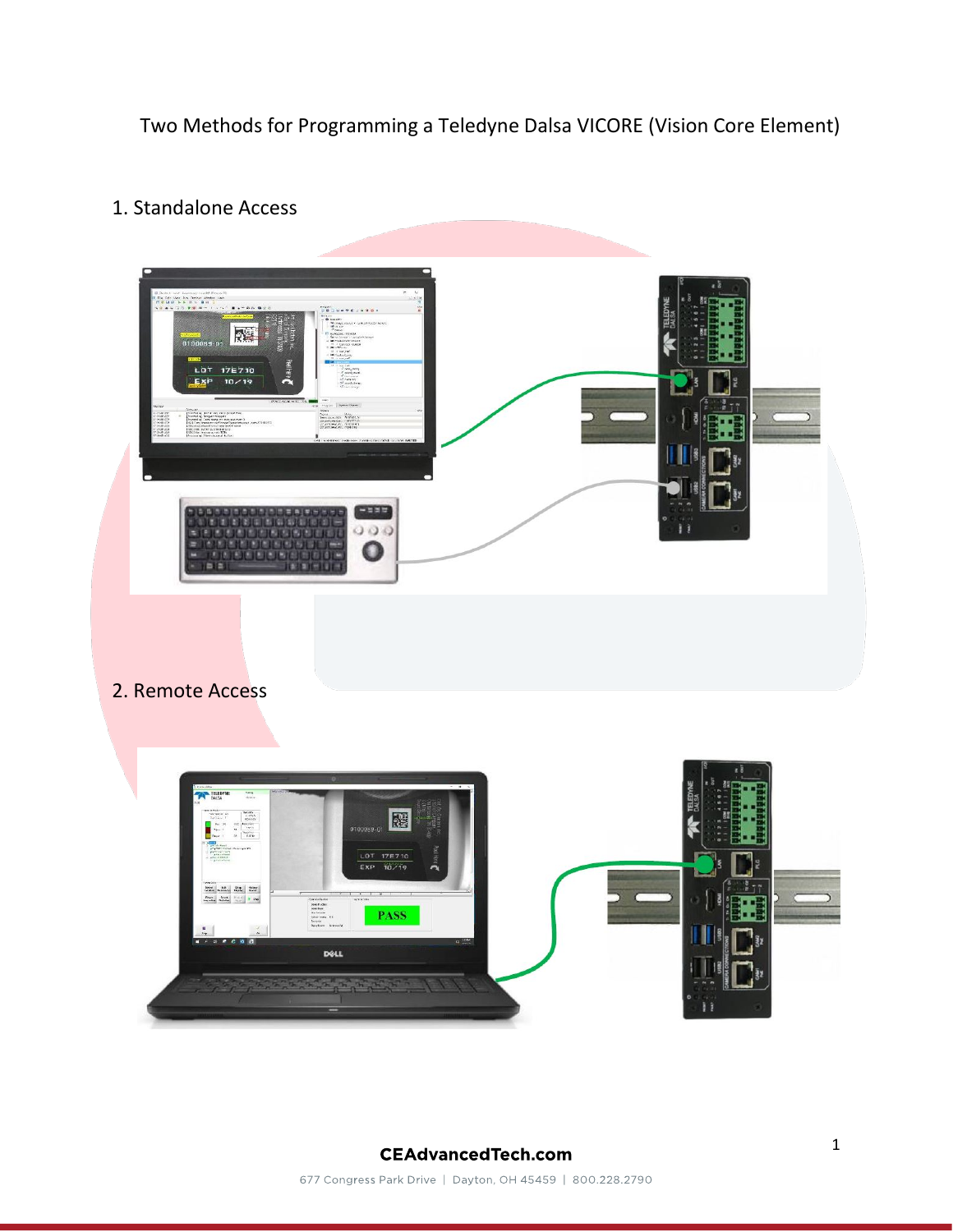## Standalone Access

This is the simplest method for programming the VICORE which is running Windows 10 IoT Core.

- 1. Attach an HDMI monitor
- 2. Attach a USB keyboard
- 3. Attach a USB mouse

Power the VICORE with 24 VDC @ 2A and use as you would any desktop PC.

The software is preloaded and ready to access.

## Remote Access

This method can replace the Standalone Access when it is not practical to keep a monitor, keyboard and mouse at the VICORE location. This method is useful when programming with a notebook or when accessing the VICORE over a network.

- 1. Connect the host PC Ethernet port to the VICORE LAN port. The VICORE LAN port has a default static IP address of 192.168.0.100. Configure the host PC Ethernet port with a static IP address of 192.168.0.XXX.
- 2. There are two parameters that need to be checked on the VICORE before proceeding. The "Enable Remote Desktop" is enabled (the VICORE ships with this enabled) and the Device name. Use the following procedures.
- 3. Start > Settings > System > Remote Desktop > Enable Remote Desktop "ON"
- 4. Start > Settings > System > About. Make note of the Device name.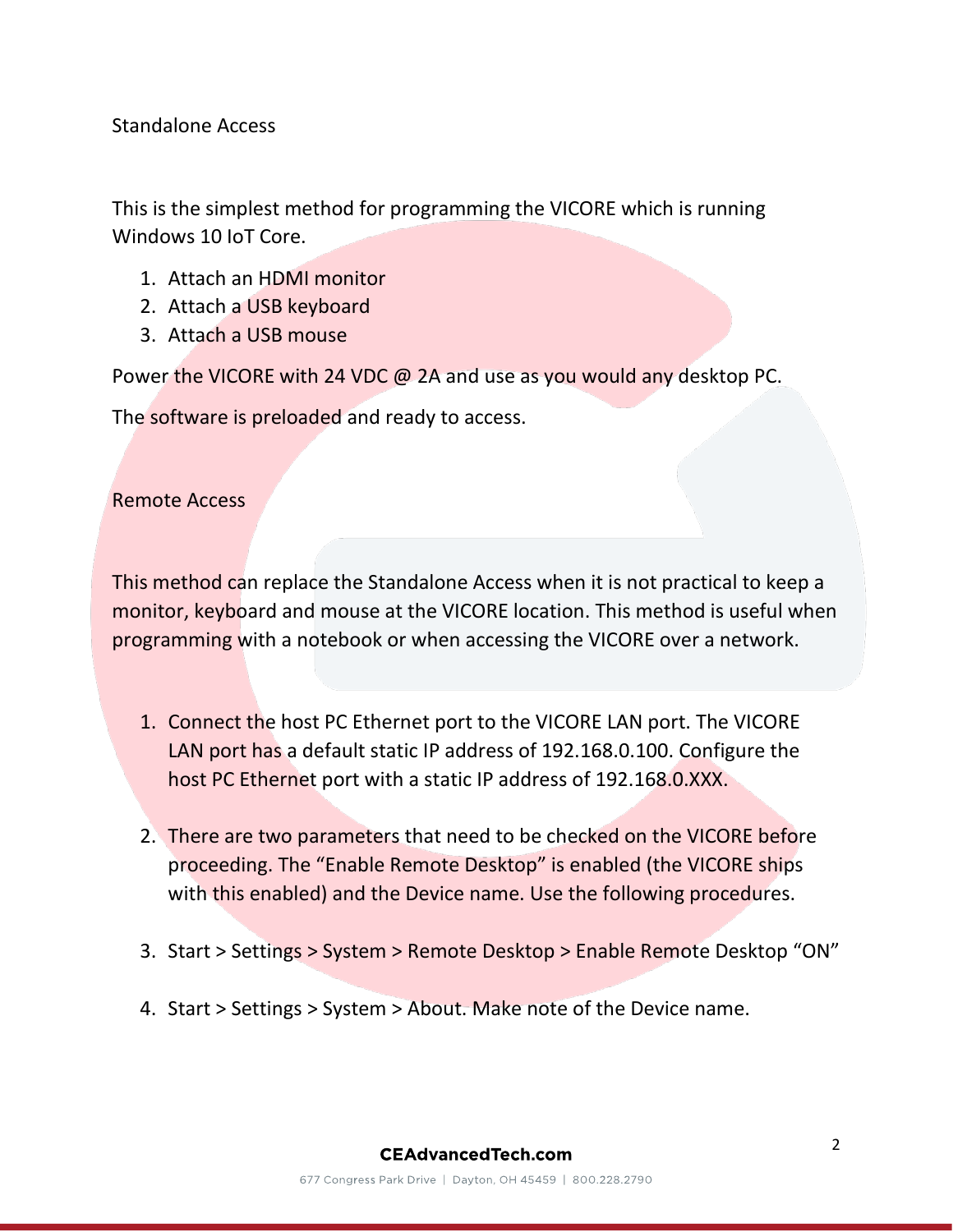| Settings                   |                                                                                                   | Settings                                        |                                                       |
|----------------------------|---------------------------------------------------------------------------------------------------|-------------------------------------------------|-------------------------------------------------------|
| Home<br>⋒                  | Remote Desktop                                                                                    | 命 Home                                          | About                                                 |
| Find a setting<br>$\Omega$ | Remote Desktop lets you connect to and contrc                                                     | $\varphi$<br>Find a setting                     | Your PC is monitored and prc                          |
| System                     | remote device by using a Remote Desktop client<br>Windows, Android, iOS and macOS). You'll be all | System                                          | Virus & Threat Protection                             |
|                            | another device as if you were working directly c                                                  |                                                 | <b>Firewall &amp; Network Protection</b><br>$\bullet$ |
| Focus assist<br>♪          | <b>Enable Remote Desktop</b>                                                                      | Focus assist<br>♪                               | App & browser control<br>✅                            |
| Power & sleep              | $O$ On                                                                                            | $\circ$<br>Power & sleep                        | <b>Account protection</b><br>✅                        |
|                            |                                                                                                   |                                                 | <b>O</b> Device security                              |
| Battery<br>▭               | Keep my PC awake for connections when it.<br>plugged in                                           | Battery<br>$\Box$                               | See details in Windows Security                       |
| Storage<br>$\Box$          | Make my PC discoverable on private networ<br>М                                                    | storage                                         |                                                       |
| Tablet mode<br>叼           | to enable automatic connection from a ren-<br>device                                              | $\Box$<br>Tablet mode                           | Device specifications                                 |
| Multitasking<br>Ħ          | Advanced settings                                                                                 | 目 Multitasking                                  | Latitude 5480                                         |
|                            |                                                                                                   |                                                 | Device name<br>DESKTOP-76V9TR0                        |
| Projecting to this PC      |                                                                                                   | Projecting to this PC<br>中                      | Intel(R) Core(TM) i7-<br>Processor                    |
|                            | How to connect to this PC                                                                         | Shared experiences<br>$\boldsymbol{\mathsf{x}}$ | 2.90 GHZ                                              |
| Shared experiences<br>x    | Use this PC name to connect from your remote                                                      |                                                 | <b>Installed RAM</b><br>16.0 GB (15.9 GB usal         |
|                            | DESKTOP-76V9TR0                                                                                   | Clipboard<br>m.                                 | Device ID<br>746C67DB-DC95-40                         |
| Clipboard<br>ñ             |                                                                                                   |                                                 | Product ID<br>00330-50577-35415-                      |
|                            | Don't have a Remote Desktop client on your ren                                                    | >< Remote Desktop                               | 64-bit operating sys<br>System type                   |
| Remote Desktop             |                                                                                                   |                                                 | Pen and touch<br>No pen or touch inp                  |
| About                      | User accounts                                                                                     | <b>C</b> About                                  | Rename this PC                                        |
|                            |                                                                                                   |                                                 |                                                       |
|                            |                                                                                                   |                                                 |                                                       |
|                            |                                                                                                   |                                                 |                                                       |

- 5. On the host PC type "remote" in the search box on the taskbar and then select "Remote Desktop Connection.
- 6. Type the VICORE Device name in the Computer field and select Connect.